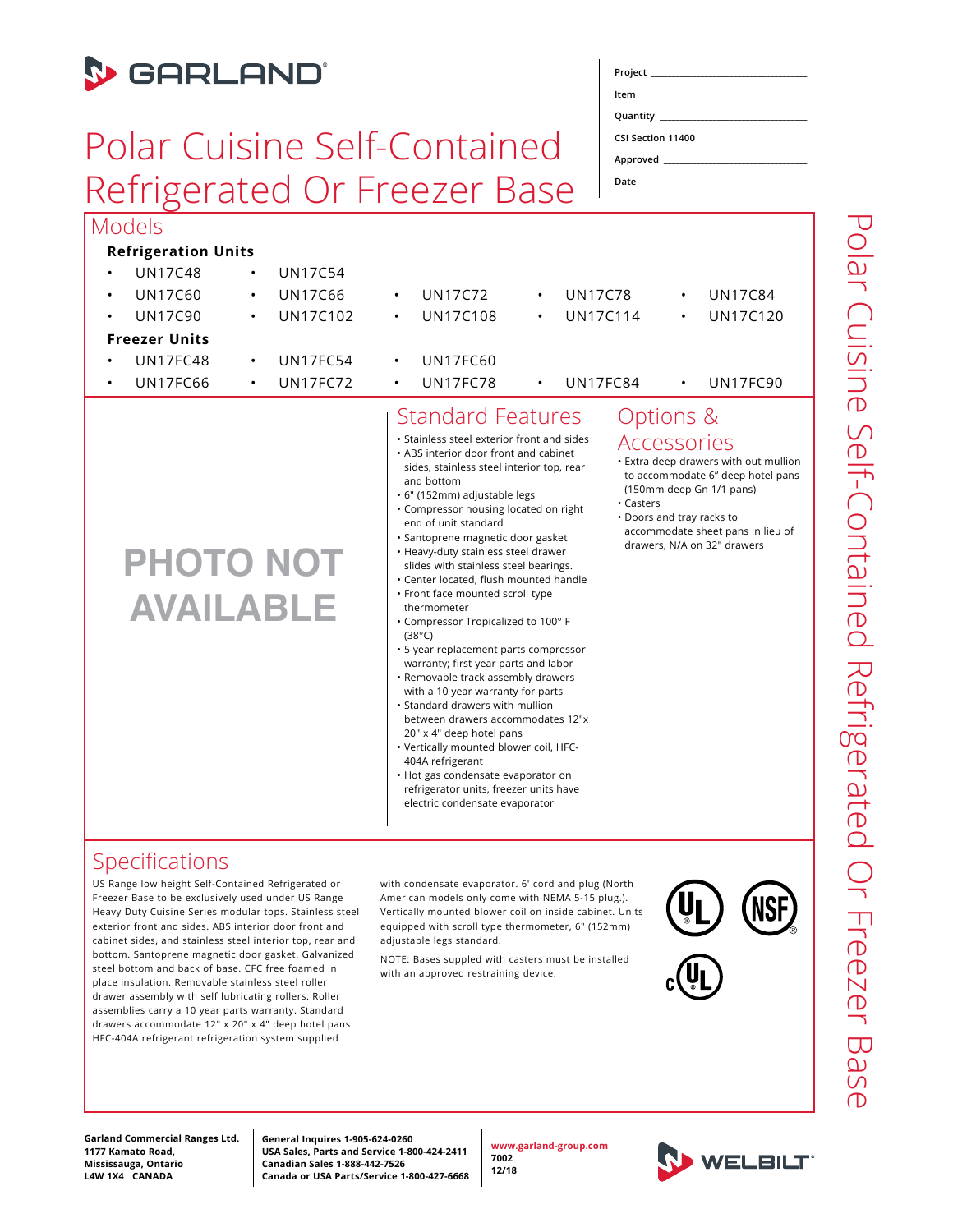



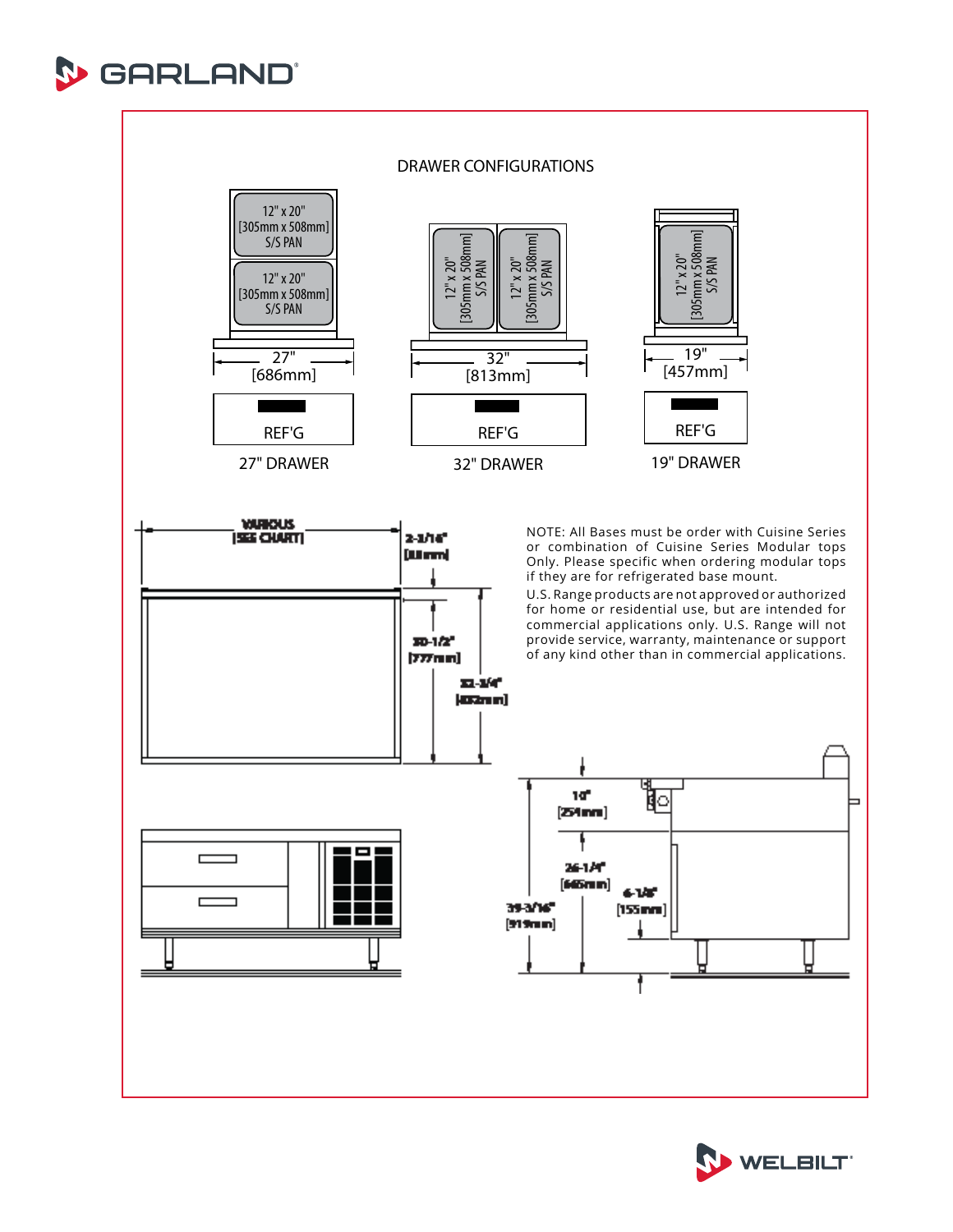

# Self-Contained Refrigerators

| Base Configuration (Left to Right) |                |               |                |     |                                            |     |                      |  |
|------------------------------------|----------------|---------------|----------------|-----|--------------------------------------------|-----|----------------------|--|
| Model Number                       | Length In (mm) | Depth In (mm) |                |     | Draw Size Openings (2 drawers per section) |     |                      |  |
|                                    |                |               | Height In (mm) | 19" | 27"                                        | 32" | Full Size Hotel Pans |  |
| <b>UN17C48</b>                     | 48 (1219)      | 32-3/4 (832)  | 26-3/16 (665)  |     |                                            |     | 4                    |  |
| <b>UN17C54</b>                     | 54 (1372)      | 32-3/4 (832)  | 26-3/16 (665)  |     |                                            |     | 4                    |  |
| <b>UN17C60</b>                     | 60 (1524)      | 32-3/4 (832)  | 26-3/16 (665)  |     |                                            |     | 6                    |  |
| <b>UN17C66</b>                     | 66 (1676)      | 32-3/4 (832)  | 26-3/16 (665)  |     |                                            |     | 6                    |  |
| <b>UNI17C72</b>                    | 72 (1829)      | 32-3/4 (832)  | 26-3/16 (665)  |     | 2                                          |     | 8                    |  |
| <b>UNI17C78</b>                    | 78 (1981)      | 32-3/4 (832)  | 26-3/16 (665)  |     |                                            | 2   | 8                    |  |
| <b>UN17C84</b>                     | 84 (2134)      | 32-3/4 (832)  | 26-3/16 (665)  |     |                                            | 2   | 8                    |  |
| <b>UN17C90</b>                     | 90 (2286)      | 32-3/4 (832)  | 26-3/16 (665)  |     |                                            | 2   | 10                   |  |
| UN17C102                           | 102 (2591)     | 32-3/4 (832)  | 26-3/16 (665)  |     |                                            | 3   | 12                   |  |
| <b>UN17C108</b>                    | 108 (2748)     | 32-3/4 (832)  | 26-3/16 (665)  |     | $\overline{2}$                             | 2   | 12                   |  |
| <b>UN17C114</b>                    | 114 (2896)     | 32-3/4 (832)  | 26-3/16 (665)  |     | 4                                          |     | 16                   |  |
| <b>UN17C120</b>                    | 120 (3048)     | 32-3/4 (832)  | 26-3/16 (665)  |     | $\overline{4}$                             |     | 16                   |  |

# Self-Contained Freezer

| Base Configuration (Left to Right) |                |               |                |                                            |                |     |                      |  |
|------------------------------------|----------------|---------------|----------------|--------------------------------------------|----------------|-----|----------------------|--|
| Model Number                       | Length In (mm) | Depth In (mm) |                | Draw Size Openings (2 drawers per section) |                |     |                      |  |
|                                    |                |               | Height In (mm) | 19"                                        | 27"            | 32" | Full Size Hotel Pans |  |
| <b>UN17FC48</b>                    | 48 (1219)      | 32-3/4 (832)  | 26-3/16 (665)  |                                            |                |     |                      |  |
| <b>UN17FC54</b>                    | 54 (1372)      | 32-3/4 (832)  | 26-3/16 (665)  |                                            |                |     | 4                    |  |
| <b>UN17FC60</b>                    | 60 (1524)      | 32-3/4 (832)  | 26-3/16 (665)  |                                            |                |     |                      |  |
| <b>UN17FC66</b>                    | 66 (1676)      | 32-3/4 (832)  | 26-3/16 (665)  |                                            |                |     | 4                    |  |
| <b>UN17FC72</b>                    | 72 (1829)      | 32-3/4 (832)  | 26-3/16 (665)  |                                            |                |     |                      |  |
| <b>UN17FC78</b>                    | 78 (1981)      | 32-3/4 (832)  | 26-3/16 (665)  |                                            |                |     | 6                    |  |
| <b>UN17FC84</b>                    | 84 (2134)      | 32-3/4 (832)  | 26-3/16 (665)  |                                            | $\overline{2}$ |     | 8                    |  |
| <b>UN17FC90</b>                    | 90 (2286)      | 32-3/4 (832)  | 26-3/16 (665)  |                                            |                |     | 8                    |  |